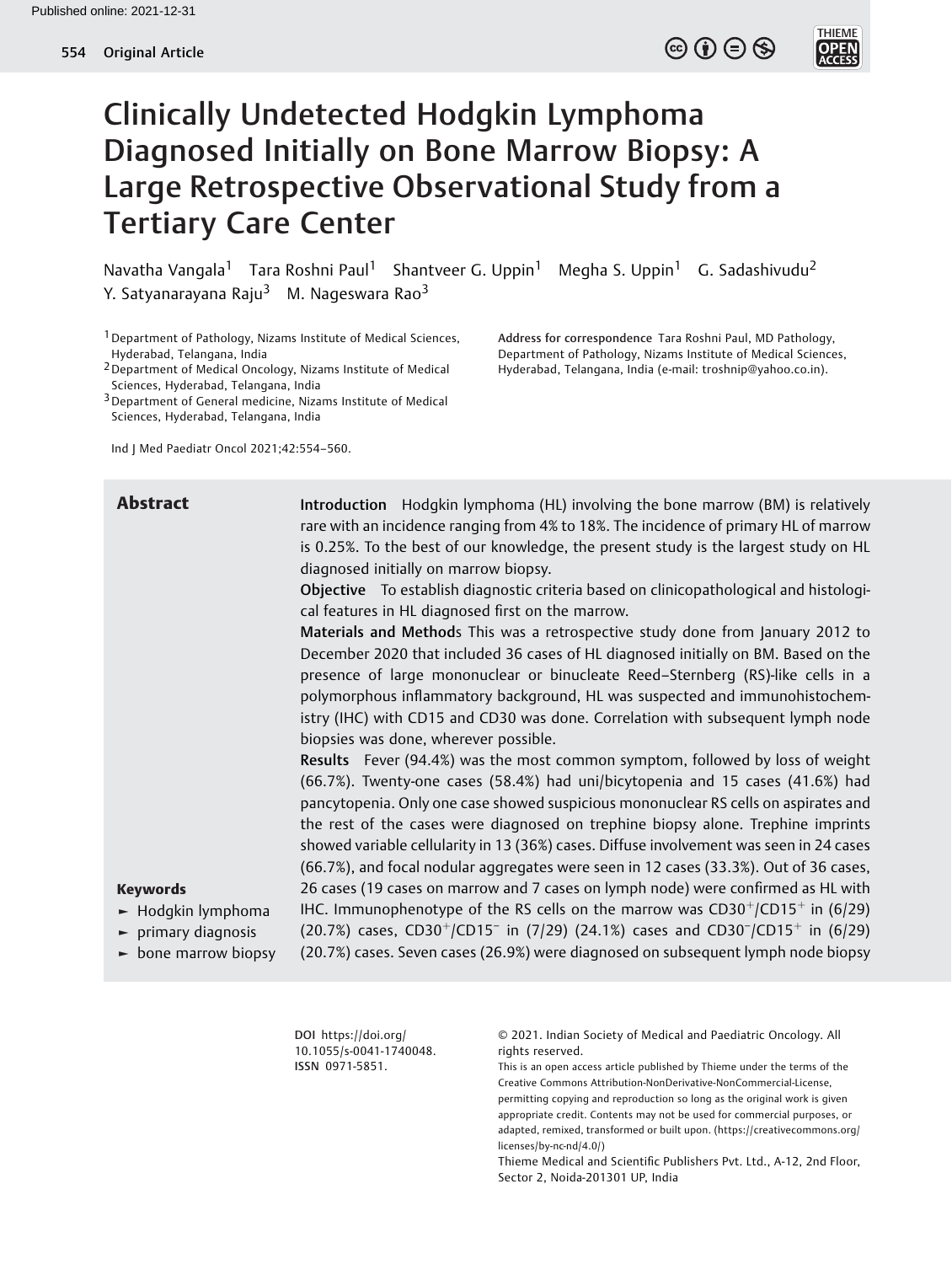as mixed cellularity HL with IHC confirmation. Marrow fibrosis was seen in 16 cases (44.4%), and granulomas were seen in 8 cases (22.2%).

Conclusion In cases presenting with long-standing fever and cytopenias, HL must always be suspected, even if there are no palpable lymph nodes. Bone marrow biopsy is preferable over aspiration in such cases and IHC plays a major role in diagnosing the cases.

### Introduction

Hodgkin lymphoma (HL) is a malignant lymphoid neoplasm usually involving the lymph nodes. HL infiltrating bone marrow (BM) is relatively rare with an incidence ranging from  $4\%$  to  $18\%$ .<sup>1-4</sup> As the bone marrow lacks lymphatics, bone marrow infiltration indicates vascular dissemination (stage IV disease). BM examination is usually done for clinical staging and BM involvement upgrades it to stage IV with a poorer prognosis.5–<sup>7</sup> Extranodal HL is very rare and primary HL of marrow has an incidence of 0.25%.<sup>7</sup> To the best of our knowledge, the present study is the largest study on HL, initially diagnosed on marrow including 36 cases, and highlights the role of BM examination in diagnosing HL based on its clinicopathological, histological, and immunohistochemical features.

# Materials and Methods

This was a retrospective study done in a tertiary care center that included 36 cases of HL diagnosed initially on the BM from January 2012 to December 2020. The study was designed to emphasize the characteristic clinicopathological picture, i.e., pyrexia of unknown originwith cytopenias (primary outcome) in unsuspected cases of HL and create awareness on the requirement of lymph node biopsies with ancillary testing (secondary outcome) in such cases. All known cases ( $n = 157$ ) of HL, where BM examination was done for staging were excluded from the study. Clinical data, peripheral blood, and BM findings (as mentioned in the supplementary file) collected were retrospectively reviewed and analyzed. Under aseptic conditions, aspiration and biopsy were done from the posterior superior iliac spines. Six to 10 smears, each of peripheral smears, aspirates, and imprints were prepared, air dried, and stained. Smears were stained with Giemsa. BM biopsies done were decalcified, processed, and sections were stained with hematoxylin and eosin stain, and reticulin. Special stains such as acid-fast bacilli (AFB) were used wherever necessary. Based on the presence of large mononuclear or binucleate Reed– Sternberg (RS)-like cells in a polymorphous inflammatory background, HL was suspected and immunohistochemistry (IHC) was done on a fully automated immunostainer (X matrix Elite; BioGenex). The markers in the IHC panel included LCA/CD45, CD3, CD20, CD15, CD30, CD68, ALK, EMA, and PAX5. IHC was done on the marrow in 29 cases. In seven cases that had subsequent lymph node biopsy, the morphology of lymph node with IHC results was reviewed.

#### Statistical Analysis

For statistical analysis, Microsoft Excel 2019 was used and frequencies for each variable were calculated.

#### Ethics

The study was approved by the NIMS Institutional Ethics Committee with approval number of EC/NIMS/2705/2021, PBAC No. 1349/2021, dated 15.3.2021. The procedures followed were in accordance with the ethical standards of the responsible committee on human experimentation (institutional) and with the Helsinki declaration of 1964, as reviewed in 2013. Waiver of the informed consent form was obtained from the Ethics Committee due to the retrospective nature of the study.

## Results

The study included 36 cases of HL diagnosed initially on the bone marrow in 9 years duration. In view of high-grade fever with associated bi/pancytopenias, all 36 cases were suspected as tuberculosis/lymphoma clinically and none of these cases had a prior diagnosis of HL.

There was a wide age distribution with a mean of 40 years  $(\pm 6.7, 95\%$  confidence interval [CI]). There was a male predominance with a male to female ratio of 3:1, of which 27 were males and 9 were females. Three cases were positive for HIV with very low CD4 counts (24, 57, and 39 cells/ $\text{mm}^3$ ) and were on HAART therapy. Five cases were previously diagnosed as cases of tuberculosis and were on anti-tuberculous therapy (ATT). One case each was diagnosed with autoimmune hemolytic anemia, poliomyelitis, ileal perforation, digital gangrene, and mitral valve regurgitation. The clinical presentation of the 36 cases is depicted in  $\blacktriangleright$ Table 1. Among "B" symptoms, fever (34/36) (94.4%) was the most common symptom, followed by loss of weight (24/36) (66.7%). As HL was not suspected before diagnosis on marrow, the clinical staging was not done. PET CT was done only in 14 patients due to financial constraints, of which 9 cases showed central lymphadenopathy (mediastinal, retroperitoneal, intra-abdominal), 2 cases had both central and peripheral nodes, 2 cases had space-occupying lesions, one each in liver and spleen and one case had no other masses or nodes anywhere else in the body. In cases ( $n = 22$ ) where PET CT was not done, 15 cases had peripheral lymphadenopathy. Altogether, lymphadenopathy (peripheral or central or both) was seen in (26/36) 72.2% cases. Other findings included hepatomegaly (19/36) (52.7%) and splenomegaly (18/36) (50%). In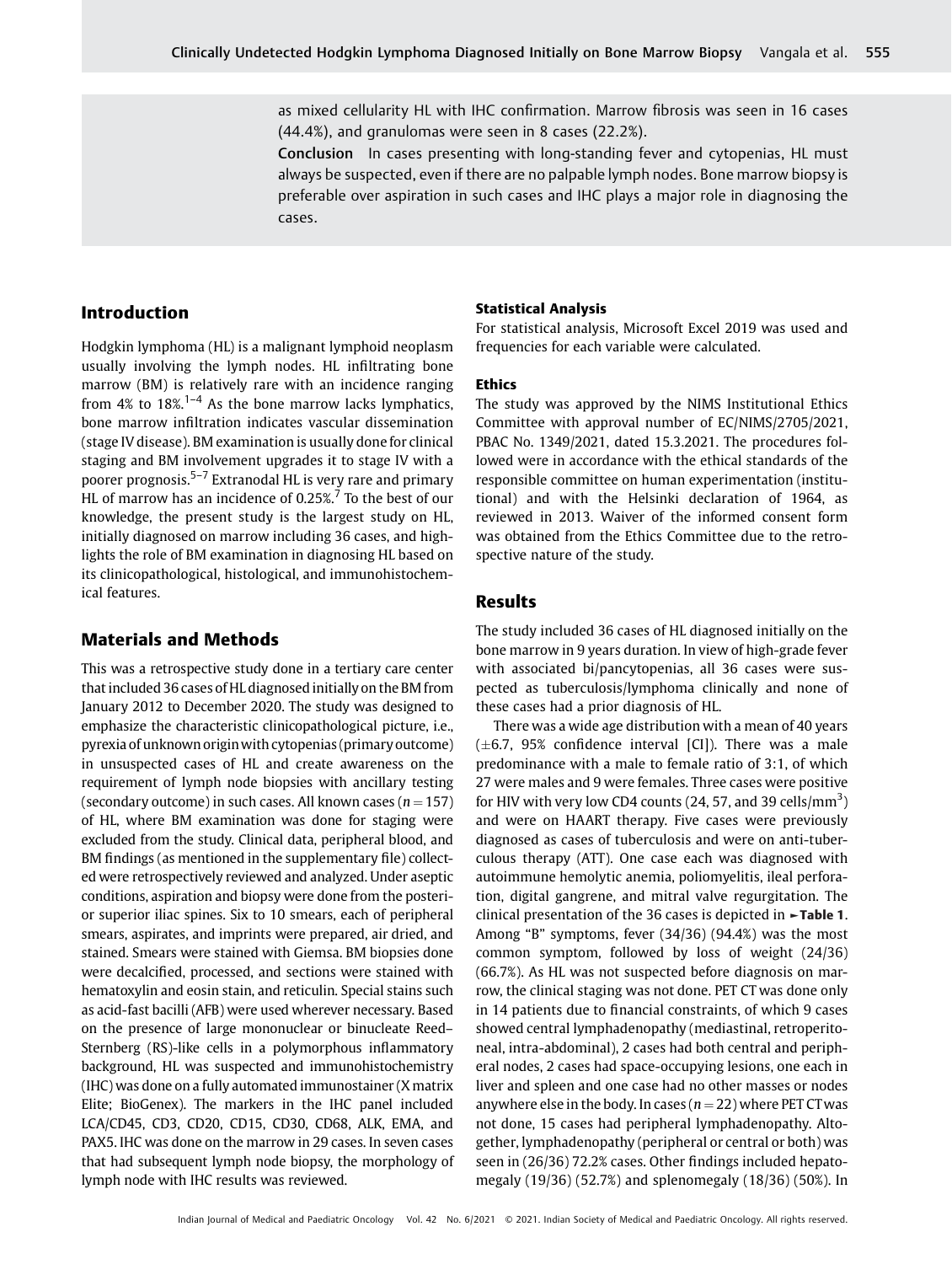Table 1 Clinical presentation in cases with bone marrow involvement by Hodgkin Lymphoma

Table 2 Hematological profile in cases with bone marrow involvement by Hodgkin lymphoma

| <b>Clinical presentation</b>  |             | No. of cases (%)<br>$(n = 36)$ |
|-------------------------------|-------------|--------------------------------|
| Fever                         |             | 34 (94.4%)                     |
| Cough                         |             | 11 (30.5%)                     |
| Shortness of breath           |             | 8(22.2%)                       |
| Abdominal pain                |             | 2(5.5%)                        |
| Abdominal distension          |             | 5 (13.9%)                      |
| Vomiting                      |             | 2(5.5%)                        |
| Diarrhea                      |             | 3(8.3%)                        |
| Malena                        |             | 1(2.7%)                        |
| Loss of weight                |             | 24 (66.7%)                     |
| Loss of appetite              |             | 10 (27.7%)                     |
| Urinary tract infection       |             | 1(2.7%)                        |
| Generalized weakness          |             | 11 (30.5%)                     |
| Jaundice                      |             | 5 (13.9%)                      |
| Hepatomegaly                  |             | 19 (52.7%)                     |
| Space-occupying lesion liver  |             | 1(2.7%)                        |
| Splenomegaly                  |             | 18 (50%)                       |
| Space-occupying lesion spleen |             | 1(2.7%)                        |
| Lymphadenopathy               | Peripheral  | 15 (41.6%)                     |
|                               | Central     | 9(25%)                         |
|                               | <b>Both</b> | 2(5.5%)                        |
| Altered sensorium             |             | 5 (13.9%)                      |
| Pedal edema                   |             | 1(2.7%)                        |
| Pruritus                      |             | 1(2.7%)                        |
| Pallor                        |             | 8 (22.22%)                     |

| Parameter                   | Hematological profile              | No. of cases<br>$(\%) (n = 36)$ |
|-----------------------------|------------------------------------|---------------------------------|
| Hemoglobin                  | Mild anemia $(10-11 \text{ q/dL})$ | 18 (50%)                        |
|                             | Moderate anemia (7-9 g/dL)         | 15 (41.6%)                      |
|                             | Severe anemia $(< 7$ g/dl.)        | 3(8.4%)                         |
| Red blood                   | Normocytic normochromic            | 15 (41.6%)                      |
| cells                       | Anisopoikilocytosis                | 19 (52.7%)                      |
|                             | Microcytes                         | 5 (13.9%)                       |
|                             | Macrocytes                         | 6(16.7%)                        |
|                             | Tear drop cells                    | 2(5.5%)                         |
|                             | Polychromatophils                  | 5(13.9%)                        |
|                             | <b>Nucleated RBCs</b>              | 2(5.5%)                         |
| Total<br>leucocyte<br>count | Normal WBC count                   | 10 (27.7%)                      |
|                             | Leucopenia                         | 21 (58.3%)                      |
| Differential                | Normal differential                | 24 (66.7%)                      |
| leucocyte<br>count          | Relative neutrophilia              | 1(2.7%)                         |
|                             | Relative lymphocytosis             | 4 (11.11%)                      |
|                             | Eosinophilia                       | 6(16.7%)                        |
|                             | Monocytosis                        | 1(2.7%)                         |
|                             | Shift to left                      | 4 (11.11%)                      |
|                             | Atypical lymphocytes               | 2(15.5%)                        |
| Platelet                    | Normal counts                      | 10 (27.7%)                      |
| count                       | Thrombocytopenia                   | 26 (72.2%)                      |
| Others                      | Leucoerythroblastic picture        | 1(2.7%)                         |
|                             | Pancytopenia                       | 15 (41.6%)                      |

Abbreviations: RBC, red blood cell; WBC, white blood cell.

view of the presence of bi/pancytopenias, bone marrow aspiration and biopsy was performed in all cases and this was followed or accompanied by biopsy of the lymph node in only seven cases with peripheral lymphadenopathy. In patients who had only mediastinal or retroperitoneal lymphadenopathy, biopsies could not be obtained due to difficulty in accessing biopsy site.

The hematological profile of all cases is depicted in ►Table 2. Cytopenia/s was seen in all cases with a mean number of cytopenias of  $2.4 \pm 0.295\%$  CI. All cases had anemia, of which 15/36 cases (41.6%) had normocytic normochromic anemia. Leucopenia was seen in 21/36 cases (58.3%), of which two cases showed atypical lymphocytes on peripheral smear examination. Thrombocytopenia was seen in 26/36 cases (72.2%) and 15/36 cases (41.6%) had pancytopenia.

Bone marrow aspirate was particulate in 24/36 cases (66.7%), out of which smears were normocellular in 12/36 cases (50%), hypercellular in 8/36 cases (33.3%), and hypocellular in 4/36 cases (16.6%). Only one case showed suspicious mononuclear RS cells on BM aspirates and the rest of the cases were diagnosed only on trephine biopsy. Trephine imprints showed variable cellularity in 13/36 (36.1%) cases.

Marrow cellularity on trephine biopsy varied from 50% to  $90\%$  with a mean of  $68\% \pm 4.8$ ,  $95\%$  CI. Diffuse involvement was seen in 24/36 cases (66.7%) and focal nodular aggregates were seen in 12/36 cases (33.3%). Marrow fibrosis was seen in 16/36 cases (44.4%) that included 12 cases with aparticulate aspirates and 4 cases with hypocellular aspirates. Reticulin condensation was variable from grade II to grade IV. Cases with diffuse involvement of marrow on biopsy showed acellular smears on imprint cytology with increased reticulin condensation of grade IV. Cases with focal nodular aggregates on biopsy showed predominantly variable cellularity on imprint cytology with a variable reticulin grading of grade II to grade III in involved marrow ( $\blacktriangleright$ Fig. 1). Marrow necrosis was seen in 3/36 cases (8.4%). Granulomas were seen in 8/36 cases (22.2%), of which 1 case was HIV-positive. Stains were done for AFB and fungus and were negative  $($  > Fig. 2).

The main diagnostic criterion of HL on marrow was the presence of large mononuclear or binucleate RS-like cells in a polymorphous inflammatory background that was seen in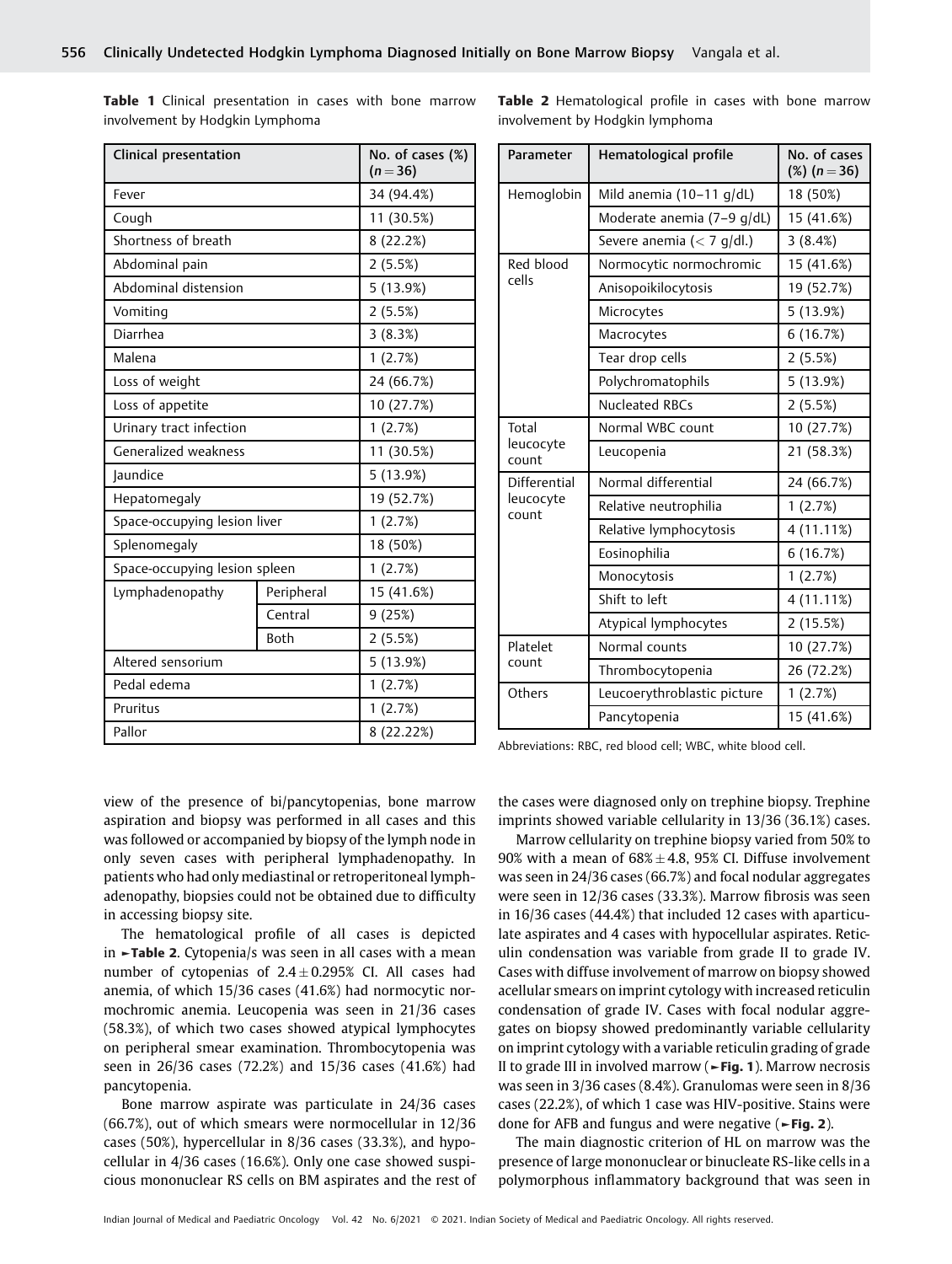

Fig. 1 Patterns of marrow involvement in HL. (A, B). Diffuse pattern. (A) Diffuse involvement on trephine biopsy ( $\times$ 100, H&E), (B) Increased reticulin condensation of grade IV ( $\times$ 400, reticulin); (C, D). Focal pattern. (C) Focal nodular aggregates (above) with uninvolved marrow (below) on trephine biopsy ( $\times$ 100, H&E), (D) Variable reticulin grading of grade III in involved marrow (above) and grade II in normal marrow (below) ( $\times$ 400, reticulin). H&E, hematoxylin and eosin; HL, Hodgkin lymphoma.

all 36 cases. Classical binucleated RS cells, as well as mononuclear Hodgkin cells, were seen in 26/36 cases (72.3%), while mononuclear Hodgkin cells alone were seen in 10/36 cases (27.7%). The background of the polymorphous population of inflammatory cells comprised lymphocytes, plasma cells, eosinophils, neutrophils, and histiocytes (►Fig. 3). IHC with CD30 and CD15 were done on trephine sections only in 29 cases. The IHC results on marrow were  $CD30<sup>+</sup>/CD15<sup>+</sup>$  in (6/29) (20.7%) cases,  $CD30^{+}/CD15^{-}$  in (7/29) (24.1%) cases, and  $CD30^{-}/CD15^{+}$  in (6/29) (20.7%) cases, and CD30<sup>-</sup>/CD15<sup>-</sup> in 10/29 cases (34.4%).

In cases  $(n = 10)$  with negative IHC results (CD15<sup>-</sup>,CD30<sup>-</sup>, PAX5<sup>+</sup>, CD20<sup>+</sup>, ALK<sup>-</sup>, EMA<sup>-</sup>, CD3<sup>-</sup>, CD45<sup>-</sup>) done on marrow,



Fig. 3 Reed-Sternberg cells. (A) Binucleated (arrowhead) and mononucleated (arrow) RS cells. (B) Polymorphous background of eosinophils, plasma cells, and histiocytes ( $\times$ 400, H&E), (C) IHC with CD30 showing Golgi area positivity ( $\times$ 1000), (D) IHC with CD15 showing Golgi area positivity ( $\times$ 1000). H&E, hematoxylin and eosin; IHC, immunohistochemistry.

two cases had subsequent lymph node biopsy with positive IHC results (CD15<sup>+</sup>, CD30<sup>+</sup>, PAX5<sup>+</sup>, CD20<sup>+</sup>, ALK<sup>-</sup>, EMA<sup>-</sup>, CD3<sup>-</sup>, CD45– ) and were of mixed cellularity subtype. Of the remaining eight cases, three patients died and five got discharged against medical advice and were lost to follow-up.

In seven cases, IHC was not done on marrow because five cases had subsequent lymph node biopsies with positive IHC results, while two cases got discharged against medical advice and lost to follow-up. All seven cases with lymph node biopsy showed mixed cellularity HL, with IHC positivity for both CD15 and CD30. In total, there were 26/36 confirmed cases (72.2%), of which only 1 case had no mass or lymph nodes anywhere else in the body even after extensive



Fig. 2 Granulomas in marrow involved by HL. (A) Aggregates of epithelioid macrophages (X400, H&E), (B) Negative for AFB ( $\times$ 100, Ziehl-Neelsen stain), (C) Negative for fungus (×100, Grocott methenamine silver). AFB, acid-fast bacilli; H&E, hematoxylin and eosin; HL, Hodgkin lymphoma.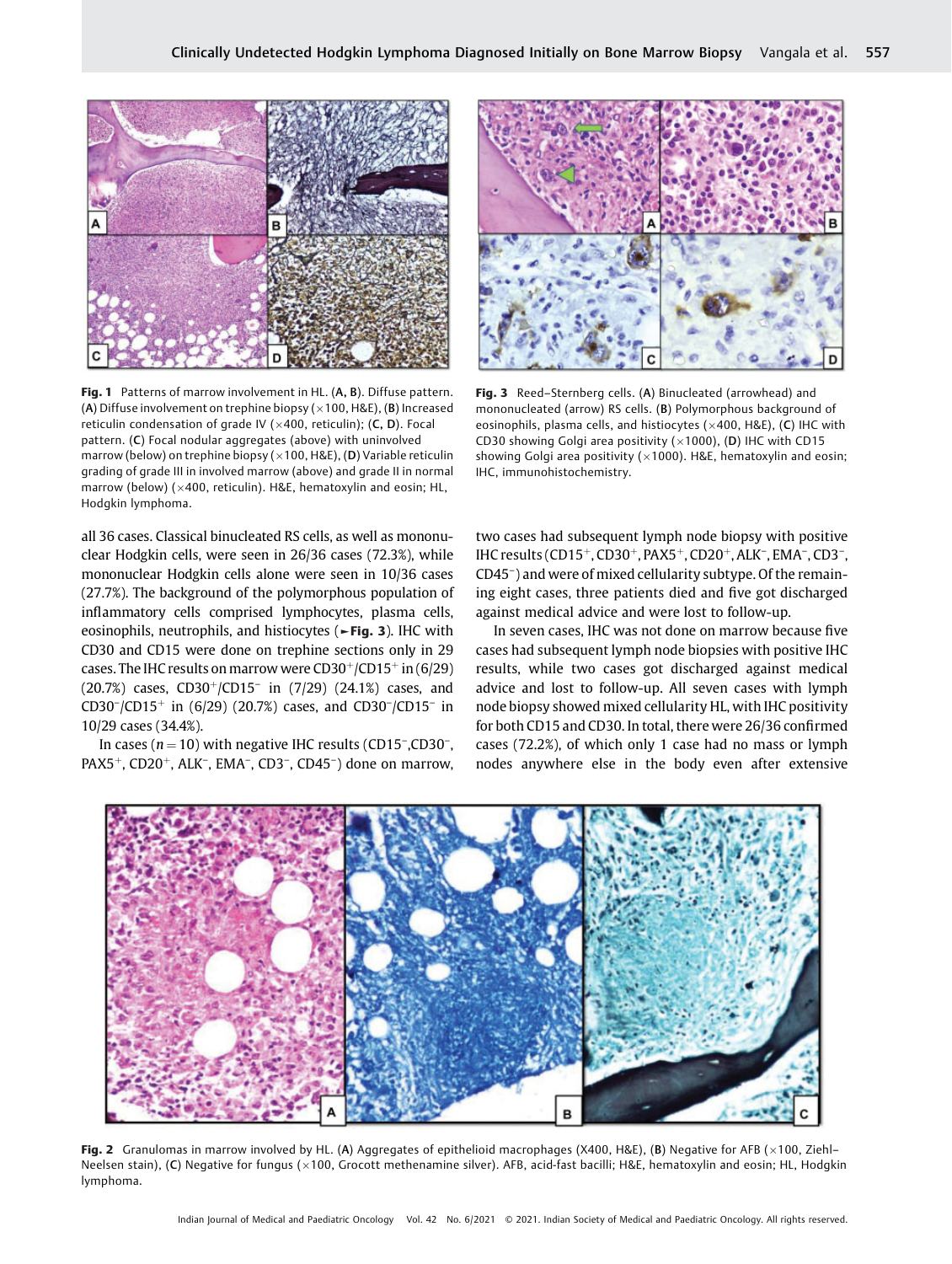radiological workup and was finally diagnosed as primary HL of marrow.

Treatment strategies: Marrow diagnosis based on morphology alone indicates suspicion and needs IHC confirmation to start the treatment. All the cases of HL initially diagnosed on marrow with confirmed IHC results were treated as per the NCCN (National Comprehensive Cancer Network) recommendations with ABVD (adriamycin, bleomycin, vinblastine, and dacarbazine) regimen. In cases where IHC is inconclusive, a tissue diagnosis with positive IHC results is mandatory to start the treatment. If the nodes are not accessible, even an invasive procedure is attempted to retrieve the representative biopsy sample. In our study, only 26 (72.2%) cases had a confirmed diagnosis of HL and were started on treatment. The remaining cases (10/36) (27.8%) that were diagnosed only based on marrow morphology but had inconclusive IHC results, remained suspicious of HL. A confirmed diagnosis could not be made in these cases as three patients died of sepsis within a few days of diagnosis and the rest ( $n = 7$ ) got discharged against medical advice and lost to further follow-up.

### Discussion

BM studies are usually done as a part of the staging workup for HL because its involvement is considered as stage IV disease with poorer prognosis and reduced survival.<sup>1,5,6,8</sup> When compared with non-Hodgkin lymphomas, HL involving marrow is relatively rare with an incidence of 3 to  $18\%$ <sup>1,9–11</sup> HL invariably arises in the lymph nodes, and primary extranodal HL is very rare. Isolated bone and bone marrow Hodgkin lymphoma is extremely rare, seen in less than 0.25% of cases, and very few case reports are reported in the literature.<sup>12–16</sup> It is important to confirm whether extranodal involvement represents a primary manifestation or dissemination of systemic disease with a poor prognosis.<sup>7</sup>

Our study group comprised 36 cases that were first diagnosed on the marrow. They account for 18.7% of all HL cases ( $n = 193$ ) that were diagnosed and underwent BM examination during the study period. The high number could be due to the longer duration of the study and only one case was finally diagnosed as primary HL of marrow, which accounted for 0.5% (1/193) of all the HL diagnosed in the study period. The rest of the cases (17/36) (18.2%) were HL with secondary involvement of marrow but diagnosed initially on the marrow.

When clinicopathological features associated with HL ("B" symptoms) were studied, we noted that 94.4% of the cases presented with fever followed by loss of weight (66.7%). Lymphadenopathy was seen in 55.5% of cases. The hematological profile revealed that 58.3% of cases had leucopenia, 72.2% of cases had thrombocytopenia, and 41.6% of cases had pancytopenia. Many studies revealed that the presence of "B" symptoms and cytopenias, especially leucopenia and thrombocytopenia, were frequently associated with BM involvement by HL $^{17-20}$ 

BM aspirates are comparatively of lesser diagnostic value in diagnosing HL, as the involved marrow is difficult to aspirate due to marrow fibrosis.<sup>2,21</sup> As the aspirates were aparticulate or hypocellular, there is no/limited role of flow cytometry in the diagnosis of HL involving marrow. In our study, only one case showed suspicious RS cells on aspirate. Variable cellularity on imprint smears is possibly due to marrow fibrosis and this should raise the suspicion of HL involving BM $^{4,5,22}$  We observed variably cellular imprint smears in 36.1% of cases. HL involving the marrow can be diffuse or focal, and an adequate length of BM needs to be sampled especially in cases with focal involvement.<sup>5</sup> Diffuse involvement of BM was seen in 66.7% of our cases and focal nodular aggregates were seen in 33.3% of cases, similar to other studies.<sup>17</sup>

Diagnosis of marrow involvement by HL is challenging, especially when there is no prior diagnosis on a lymph node or other site in the body. Knowledge of histomorphology in correlation with clinicopathological features is essential to diagnose HL on the marrow.<sup>23,24</sup> As per the recommendations drawn at the Ann Arbor conference (1971), criteria to establish a marrow diagnosis of HL differ according to whether or not a tissue diagnosis of HL is already established.<sup>25</sup> To diagnose HL initially on marrow without a tissue diagnosis, the presence of CD30- and/or CD15-positive "classic" binucleated RS cells in a polymorphous inflammatory background of lymphocytes, plasma cells, eosinophils, and neutrophils is required. An exception to this is that, in the nodular sclerosis subtype, the presence of "variant RS cells (lacunar cells)" in an appropriate cellular background is also sufficient to make the diagnosis.<sup>25</sup>

As per these diagnostic criteria, finding a classic binucleate RS cell is particularly challenging and wherever suspicious, we used IHC to confirm the diagnosis. In cases where tissue diagnosis is already made and bone marrow biopsy is done for staging, the criteria are less stringent, which include the presence of mononuclear Hodgkin cells in an appropriate cellular background. The presence of only a few large atypical cells (or) diffuse fibrosis with appropriate inflammatory cells is suggestive but not diagnostic of HL. In such suspicious cases, serial sections may reveal more diagnostic material and/or IHC is needed to confirm the diagnosis.<sup>25</sup> Although CD30 is a specific marker for RS cells of HL, studies reveal that the sensitivity and specificity of CD15 in detecting cases of Hodgkin disease is 80% and 80.6%, respectively.<sup>26</sup> CD15 expression in HL differs between studies.<sup>18,19</sup>

In this study, immunophenotype of the RS cells on marrow CD30<sup>+</sup>/CD15<sup>+</sup> in 20.7% of cases, CD30<sup>+</sup>/CD15<sup>-</sup> in 24.1% of cases, and  $CD30^-/CD15^+$  in 20.7% of cases. Cases, where only CD30 was positive, showed positivity for PAX5 and negativity for CD3, CD45, ALK, and EMA, ruling out the possibility of anaplastic large cell lymphoma. CD68 was done to differentiate histiocytes from mononuclear RS cells, especially in cases where additional findings such as granulomas were seen.

Out of 10 cases with negative IHC results on marrow, 2 cases had subsequent lymph node biopsy and were diagnosed as HL. IHC on trephine sections often gives good results but occasionally, acid decalcification interferes with antigen retrieval due to the destruction of the antigenic epitopes by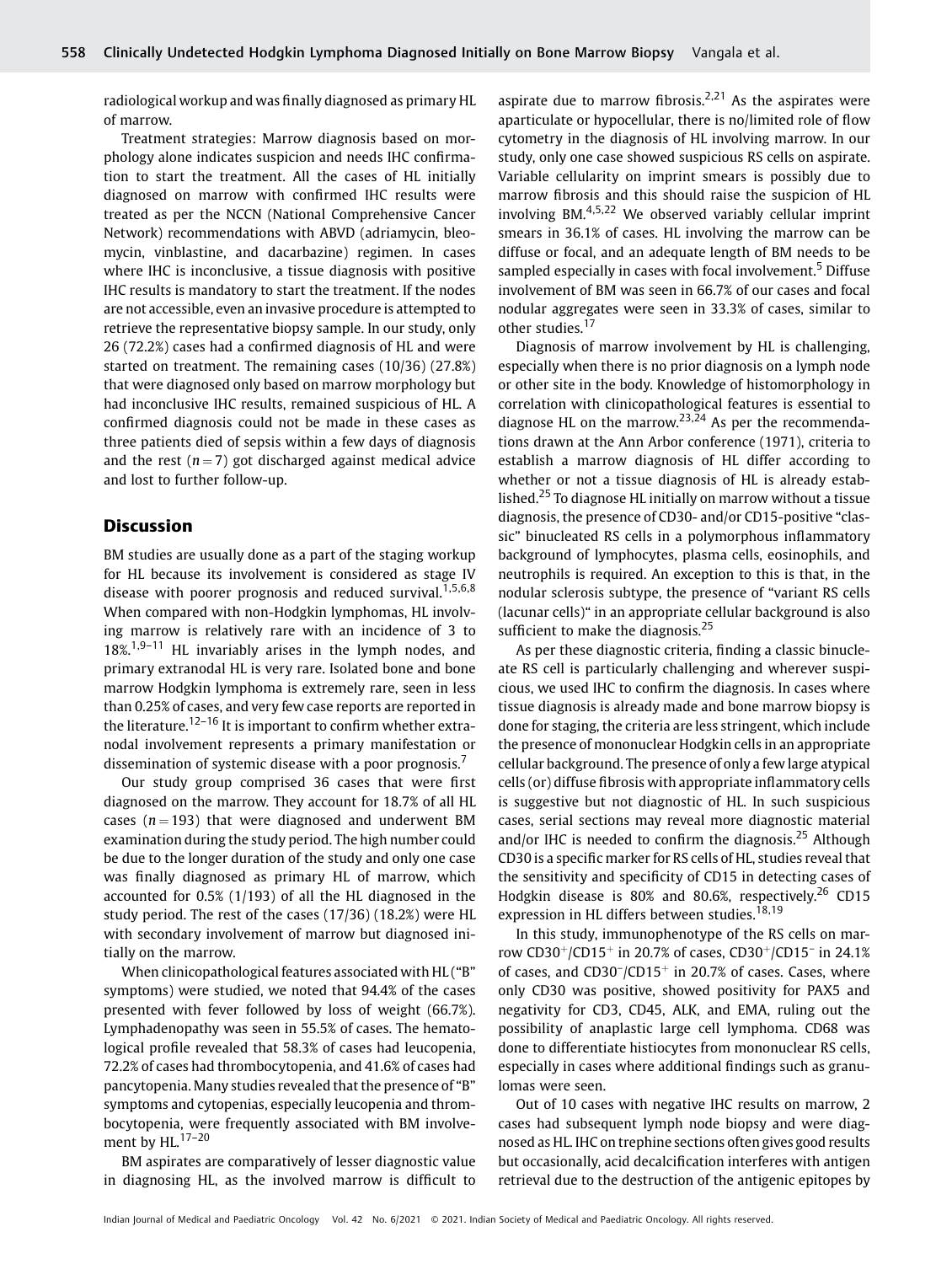fixation and decalcification process used for BM biopsy specimens.27,28 This could be the possible explanation for the negative IHC results on marrow but positive on lymph nodes. So far, this is the largest study of HL diagnosed on marrow, where 72.2% (26/36) of cases had IHC confirmation, of which 19 cases (52.7%) were confirmed on trephine sections and the rest on subsequent lymph node biopsies.

HL is a unique neoplasm that exhibits geographical variations in its histological subtypes as well as in the incidence of BM infiltration.<sup>3</sup> Among the subtypes of HL, lymphocytedepleted HL has a higher frequency (54%) of involving the marrow, followed by mixed cellularity HL  $(20\%)$ <sup>3</sup> Nodular sclerosis HL rarely involves the marrow with an incidence of 5%.<sup>3</sup> We observed that the seven cases in our study that had subsequent lymph node biopsies were diagnosed as mixed cellularity HL. Similar studies observed that BM involvement was more common in the lymphocyte-depleted subtype, followed by mixed cellularity. $17,18,29$ 

HL is one of the most common non-AIDS defining tumors that can occur in HIV-positive cases.<sup>5</sup> Primary HL of the marrow is relatively rare but can be seen in HIV-positive individuals, and the secondary involvement of marrow by HL is relatively more common in HIV-positive patients.<sup>30</sup> In our study, three cases were HIV-positive and all had lymphadenopathy. The term "isolated bone marrow HIV-associated Hodgkin lymphoma (IBM-HIV-HL)" refers to cases with BM involvement by HL in the absence of lymphadenopathy, even after extensive clinical and imaging evaluation.<sup>30,31</sup> Because all three cases had lymphadenopathy, the term "IBM-HIV-HL" does not apply to these cases. In all three cases, CD15 and CD30-positive RS cells were seen on trephine sections. All three cases presented with pancytopenia and this could be secondary to marrow infiltration along with extensive stromal changes, such as fibrosis and necrosis were seen in HIV-positive patients.<sup>5</sup>

In our study, granulomatous inflammation was found in eight cases (22.2%), of which one case was HIV-positive. Studies revealed that  $\sim$ 9% of HL cases are accompanied by non-necrotizing epithelioid granulomas.32–<sup>34</sup> The presence of epithelioid granulomas in cases with HL may reflect a host response to the tumor with favorable prognostic implications.<sup>34,35</sup>

#### Limitations of the Study

- 1. IHC confirmation of HL on marrow was not possible in all suspected cases as the results were altered by the decalcification process.
- 2. In cases with associated lymphadenopathy, subsequent lymph node biopsies were not available for all the cases as few of the cases had inaccessible central lymphadenopathy, few patients succumbed to death early and few got discharged against medical advice.

### Future Research Directions

The current decalcification and fixation processes that are used for BM biopsy specimens interfere with antigen retrieval due to the destruction of the antigenic epitopes. Future research should be aimed at developing an efficient decalcification process that does not affect the overall results.

#### Conclusion

Initial diagnosis of HL on marrow without a tissue diagnosis is very difficult and has stringent diagnostic criteria. So far, this would be the largest study in the literature describing 36 clinically unsuspected cases of HL that were diagnosed initially on the marrow. In cases presenting with fever and cytopenias where BM examination is done, the presence of RS cells in a polymorphous cell background should always raise the suspicion of HL. Bone marrow biopsy is preferable over aspiration in such cases due to associated secondary marrow fibrosis, and IHC plays a major role in the confirmation of diagnosis. The study concludes that the knowledge of clinical and histological features of HL can aid in the diagnosis of these lesions on the marrow in clinically unsuspected cases. This study also shows that the presence of "B" symptoms or cytopenias is associated with the highest risk of BM involvement by HL. When these risk factors are coexistent, the likelihood of having BM involvement is further increased.

Funding None.

Conflicts of Interest None declared.

#### References

- 1 Shi YF, Li XH, Song YQ, Song WW, Lai YM. Involvement of bone marrow in lymphoma: pathological investigation in a singlecenter from northern China. Int J Clin Exp Pathol 2015;8(06): 7102–7111
- 2 Howell SJ, Grey M, Chang J, et al. The value of bone marrow examination in the staging of Hodgkin's lymphoma: a review of 955 cases seen in a regional cancer centre. Br J Haematol 2002;119 (02):408–411
- 3 Nadeem M, Naqi N, Hussain I, Khattak J, Ahmed R, Khan B. Frequency of bone marrow involvement in Hodgkin's lymphoma on first presentation. J Coll Physicians Surg Pak 2009;19(12): 768–771
- 4 Subramanian R, Basu D, Badhe B, Dutta TK. Role of bone marrow trephine biopsy in the diagnosis of marrow involvement in Hodgkin's disease. Indian J Pathol Microbiol 2007;50(03): 640–643
- 5 Franco V, Tripodo C, Rizzo A, Stella M, Florena AM. Bone marrow biopsy in Hodgkin's lymphoma. Eur J Haematol 2004;73(03): 149–155
- 6 Swerdlow SH, Campo E, Harris NL, et al. WHO Classification of Tumours of Haematopoietic and Lymphoid Tissues. Lyon: IARC; 2008
- 7 Zhang Q-Y, Foucar K. Bone marrow involvement by hodgkin and non-hodgkin lymphomas. Hematol Oncol Clin North Am 2009;23 (04):873–902
- 8 Gonçalves Mde C, de Paula HM, Linardi Cda CG, et al. Dealing with bone marrow biopsies in the staging of classical Hodgkin lymphoma: an old issue revisited in the (18)F-fluorodeoxyglucosepositron emission tomography era. Leuk Lymphoma 2015;56 (10):2883–2888